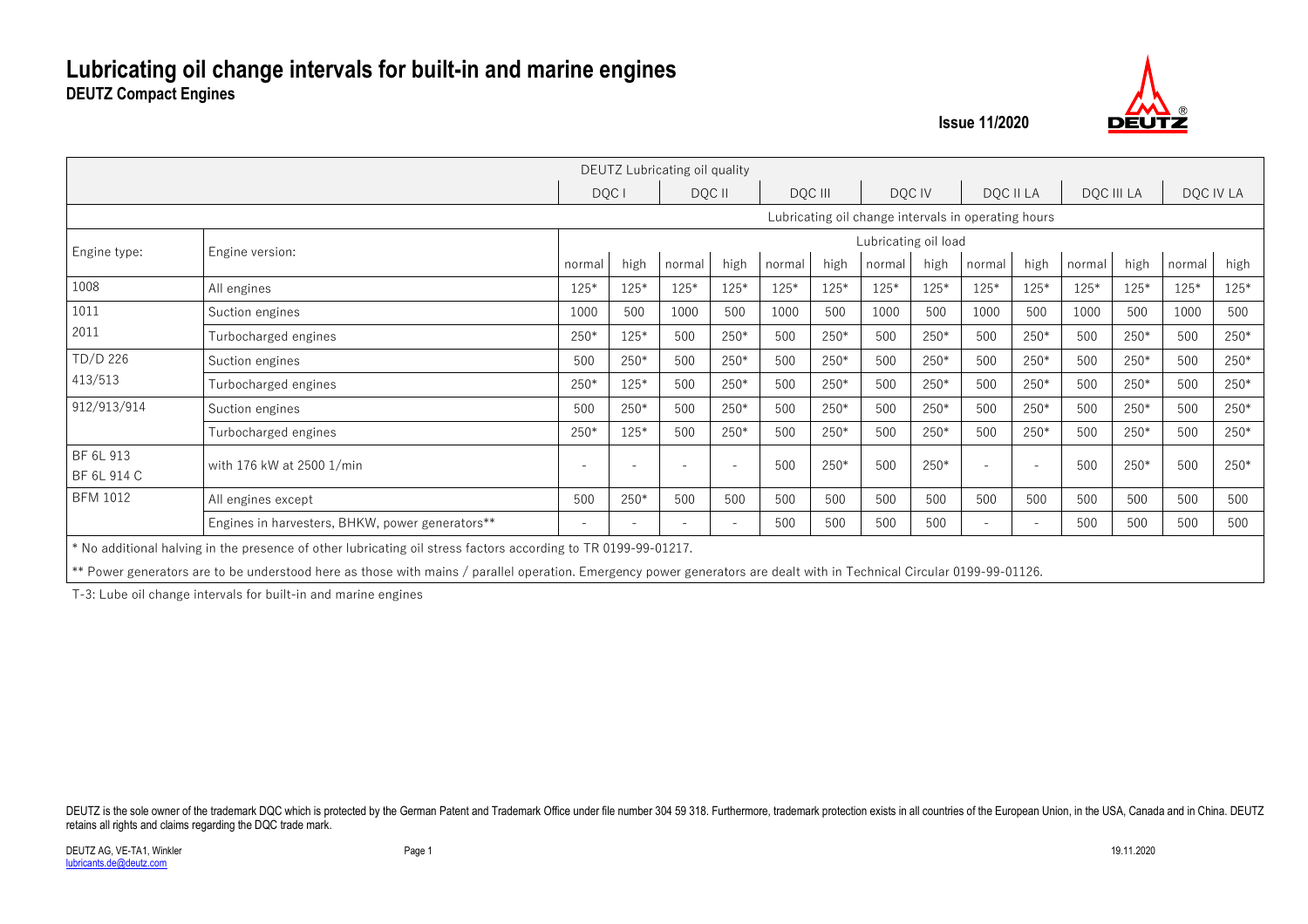

|                 |                                                                                                                             |                          |                          | DEUTZ Lubricating oil quality |        |         |        |                                                     |        |                          |                          |            |        |           |        |
|-----------------|-----------------------------------------------------------------------------------------------------------------------------|--------------------------|--------------------------|-------------------------------|--------|---------|--------|-----------------------------------------------------|--------|--------------------------|--------------------------|------------|--------|-----------|--------|
|                 |                                                                                                                             | DQC I                    |                          | DQC II                        |        | DQC III |        | DQC IV                                              |        | DQC II LA                |                          | DQC III LA |        | DQC IV LA |        |
|                 |                                                                                                                             |                          |                          |                               |        |         |        | Lubricating oil change intervals in operating hours |        |                          |                          |            |        |           |        |
| Engine type:    | Engine version:                                                                                                             |                          |                          |                               |        |         |        | Lubricating oil load                                |        |                          |                          |            |        |           |        |
|                 |                                                                                                                             | normal                   | high                     | normal                        | high   | normal  | high   | normal                                              | high   | normal                   | high                     | normal     | high   | normal    | high   |
| <b>BFM 1013</b> | All engines except:                                                                                                         | $250*$                   | $250*$                   | 500                           | 500    | 500     | 500    | 500                                                 | 500    | 500                      | 500                      | 500        | 500    | 500       | 500    |
|                 | Engines in harvesters, CHPs, power generators**<br>BF 4M 1013 FC<br>BF 6M 1013 FC (P $\leq$ 200 kw), OCV*** closed          | $\overline{\phantom{a}}$ | $\overline{\phantom{a}}$ | $\overline{\phantom{a}}$      |        | 500     | 500    | 500                                                 | 500    | $\overline{\phantom{a}}$ |                          | 500        | 500    | 500       | 500    |
|                 | Engines from Nonroad stage II<br>BF 6M 1013 FC (P $\leq$ 200 kw), OCV*** open<br>BF 6M 1013 FC, Genset 200 kVA, OCV*** open |                          | $\overline{\phantom{a}}$ | 500                           | 500    | 500     | 500    | 500                                                 | 500    | 500                      | 500                      | 500        | 500    | 500       | 500    |
|                 | BF 6M 1013 FC (P $>$ 200 kw), OCV*** open                                                                                   | $\sim$                   | $250*$                   | $250*$                        | $250*$ | $250*$  | $250*$ | 250*                                                | $250*$ | $250*$                   | $250*$                   | $250*$     | $250*$ | $250*$    | $250*$ |
|                 | BF 6M 1013 FC (P > 200 kw), OCV*** closed                                                                                   |                          | $\blacksquare$           | $\sim$                        |        | $250*$  | $250*$ | 250*                                                | 250*   | $\sim$                   | $\overline{\phantom{a}}$ | 250*       | 250*   | 250*      | 250*   |
|                 | BF 6M 1013 FC, Genset 200 kVA**, OCV*** closed                                                                              |                          |                          |                               |        |         |        | 500                                                 | 500    |                          |                          |            |        | 500       | 500    |
| <b>BFM 1015</b> | All engines                                                                                                                 | $250*$                   | 125*                     | 500                           | $250*$ | 500     | 250*   | 500                                                 | 250*   | 500                      | 250*                     | 500        | 250*   | 500       | 250*   |
|                 | 1015 C Engines from Nonroad stage II                                                                                        |                          | $\sim$                   | 500                           | 500    | 500     | 500    | 500                                                 | 500    | 500                      | 500                      | 500        | 500    | 500       | 500    |
|                 | BF 6M 1015 MC $\leq$ 300 kW, BF 8M 1015 MC $\leq$ 400 kW                                                                    | $\overline{\phantom{a}}$ | $\blacksquare$           | 500                           | 250*   | 500     | $250*$ | 500                                                 | 250*   | 500                      | $250*$                   | 500        | 250*   | 500       | 250*   |
|                 | 1015 CP<br>BF 6M 1015 MC > 300 kW, BF 8M 1015 MC > 400 kW                                                                   |                          | $\blacksquare$           | $\equiv$                      | $\sim$ | 500     | 250*   | 500                                                 | 250*   | $\overline{\phantom{a}}$ |                          | 500        | 250*   | 500       | 250*   |
|                 | * No additional halving in the presence of other lubricating oil stress factors according to TR 0199-99-01217.              |                          |                          |                               |        |         |        |                                                     |        |                          |                          |            |        |           |        |

\*\* Power generators are to be understood here as those with mains / parallel operation. Emergency power generators are dealt with in Technical Circular 0199-99-1126.

\*\*\* OCV = open crankcase ventilation

T-4: Lube oil change intervals for built-in and marine engines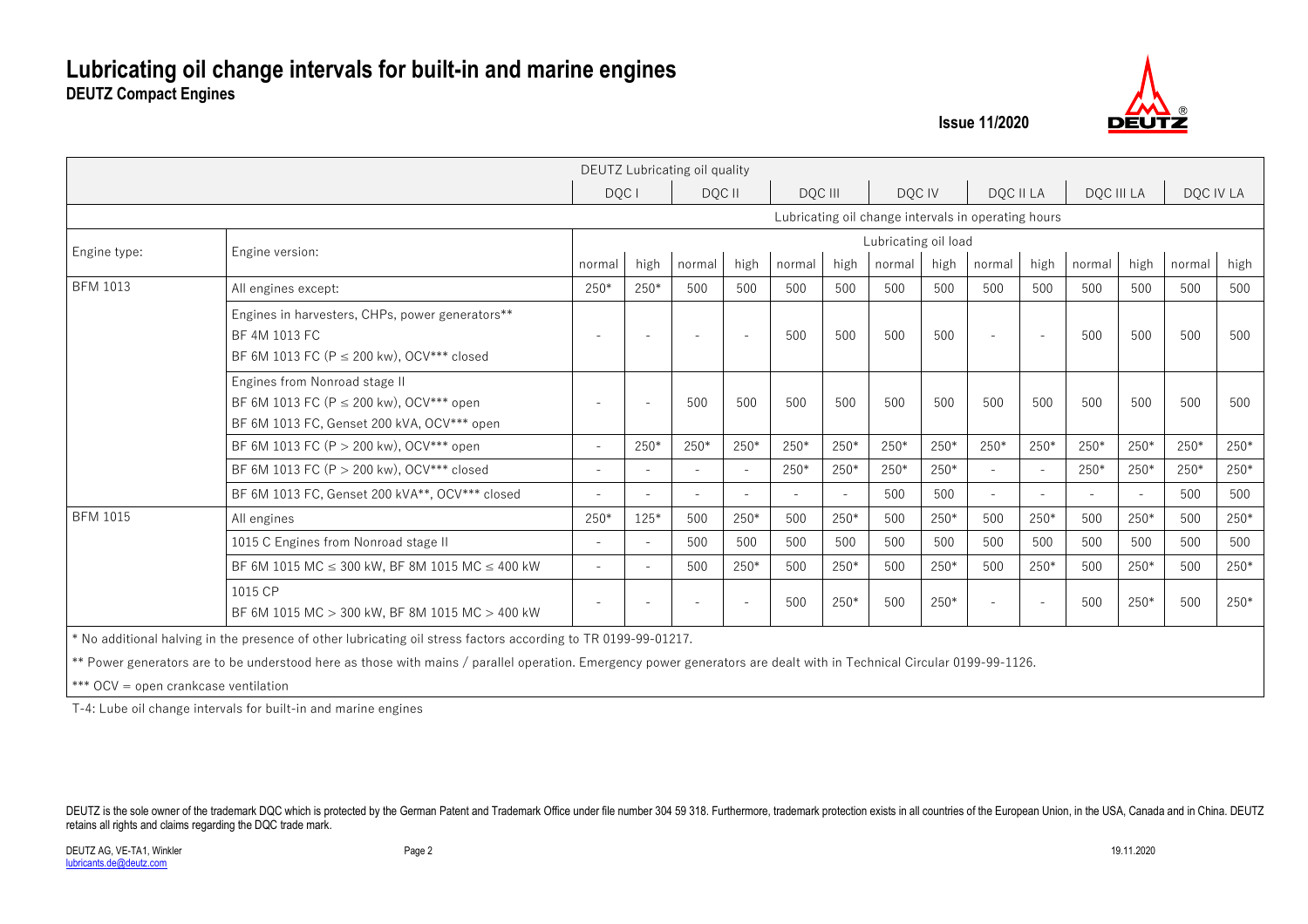

|                 |                                                                                                                                                                                                                                                                               |                          |                          | DEUTZ Lubricating oil quality |        |         |      |                                                     |      |                          |                          |        |            |           |      |
|-----------------|-------------------------------------------------------------------------------------------------------------------------------------------------------------------------------------------------------------------------------------------------------------------------------|--------------------------|--------------------------|-------------------------------|--------|---------|------|-----------------------------------------------------|------|--------------------------|--------------------------|--------|------------|-----------|------|
|                 |                                                                                                                                                                                                                                                                               | DQC I                    |                          | DQC II                        |        | DQC III |      | DOC IV                                              |      |                          | DOC II LA                |        | DOC III LA | DOC IV LA |      |
|                 |                                                                                                                                                                                                                                                                               |                          |                          |                               |        |         |      | Lubricating oil change intervals in operating hours |      |                          |                          |        |            |           |      |
| Engine type:    | Engine version:                                                                                                                                                                                                                                                               |                          |                          |                               |        |         |      | Lubricating oil load                                |      |                          |                          |        |            |           |      |
|                 |                                                                                                                                                                                                                                                                               | normal                   | high                     | normal                        | high   | normal  | high | normal                                              | high | normal                   | high                     | normal | high       | normal    | high |
| <b>BFM 2012</b> | All engines except                                                                                                                                                                                                                                                            | 250*                     | 250*                     | 500                           | 500    | 500     | 500  | 500                                                 | 500  | 500                      | 500                      | 500    | 500        | 500       | 500  |
|                 | BF 4M 2012 $C > 95$ kW<br>BF 6M 2012 $C > 143$ kW from non-road stage II<br>for CB*** 101 mm or 98 mm with MV system<br>BF 6M 2012 $C > 135$ kW from non-road stage II<br>for CB*** 98 mm with mechanical injection system<br>Engines in harvesters, CHPs, power generators** | $\overline{\phantom{0}}$ | $\overline{\phantom{a}}$ | $\overline{\phantom{a}}$      | $\sim$ | 500     | 500  | 500                                                 | 500  | $\overline{\phantom{a}}$ | $\overline{\phantom{0}}$ | 500    | 500        | 500       | 500  |
|                 | Other engines from non-road stage II                                                                                                                                                                                                                                          | $\overline{\phantom{a}}$ | $\overline{\phantom{a}}$ | 500                           | 500    | 500     | 500  | 500                                                 | 500  | 500                      | 500                      | 500    | 500        | 500       | 500  |
| <b>BFM 2013</b> | All engines                                                                                                                                                                                                                                                                   | $250*$                   | $250*$                   | 500                           | 500    | 500     | 500  | 500                                                 | 500  | 500                      | 500                      | 500    | 500        | 500       | 500  |
|                 | Engines from non-road stage II                                                                                                                                                                                                                                                | $\overline{\phantom{0}}$ | $\sim$                   | 500                           | 500    | 500     | 500  | 500                                                 | 500  | 500                      | 500                      | 500    | 500        | 500       | 500  |
|                 | BF 4M 2013 C > 90 kW, BF 6M 2013 C > 120 kW<br>Engines in harvesters, BHKW, power generators**                                                                                                                                                                                |                          | $\overline{\phantom{a}}$ | $\blacksquare$                |        | 500     | 500  | 500                                                 | 500  | $\overline{\phantom{a}}$ |                          | 500    | 500        | 500       | 500  |
| 2008 / 2009     |                                                                                                                                                                                                                                                                               | 250*                     | 125*                     | 500                           | $250*$ | 500     | 250* | 500                                                 | 250* | 500                      | 250*                     | 500    | 250*       | 500       | 250* |
| D 2011          |                                                                                                                                                                                                                                                                               | 500                      | 250*                     | 1000                          | 500    | 1000    | 500  | 1000                                                | 500  | 1000                     | 500                      | 1000   | 500        | 1000      | 500  |
| TD 2011         |                                                                                                                                                                                                                                                                               | 500                      | 250*                     | 500                           | 500    | 500     | 500  | 500                                                 | 500  | 500                      | 500                      | 500    | 500        | 500       | 500  |

\* No additional halving in the presence of other lubricating oil stress factors according to TR 0199-99-01217.

\*\* Power generators are to be understood here as those with mains / parallel operation. Emergency power generators are dealt with in Technical Circular 0199-99-1126.

\*\*\* CB = cylinder bore

T-5: Lube oil change intervals for built-in and marine engines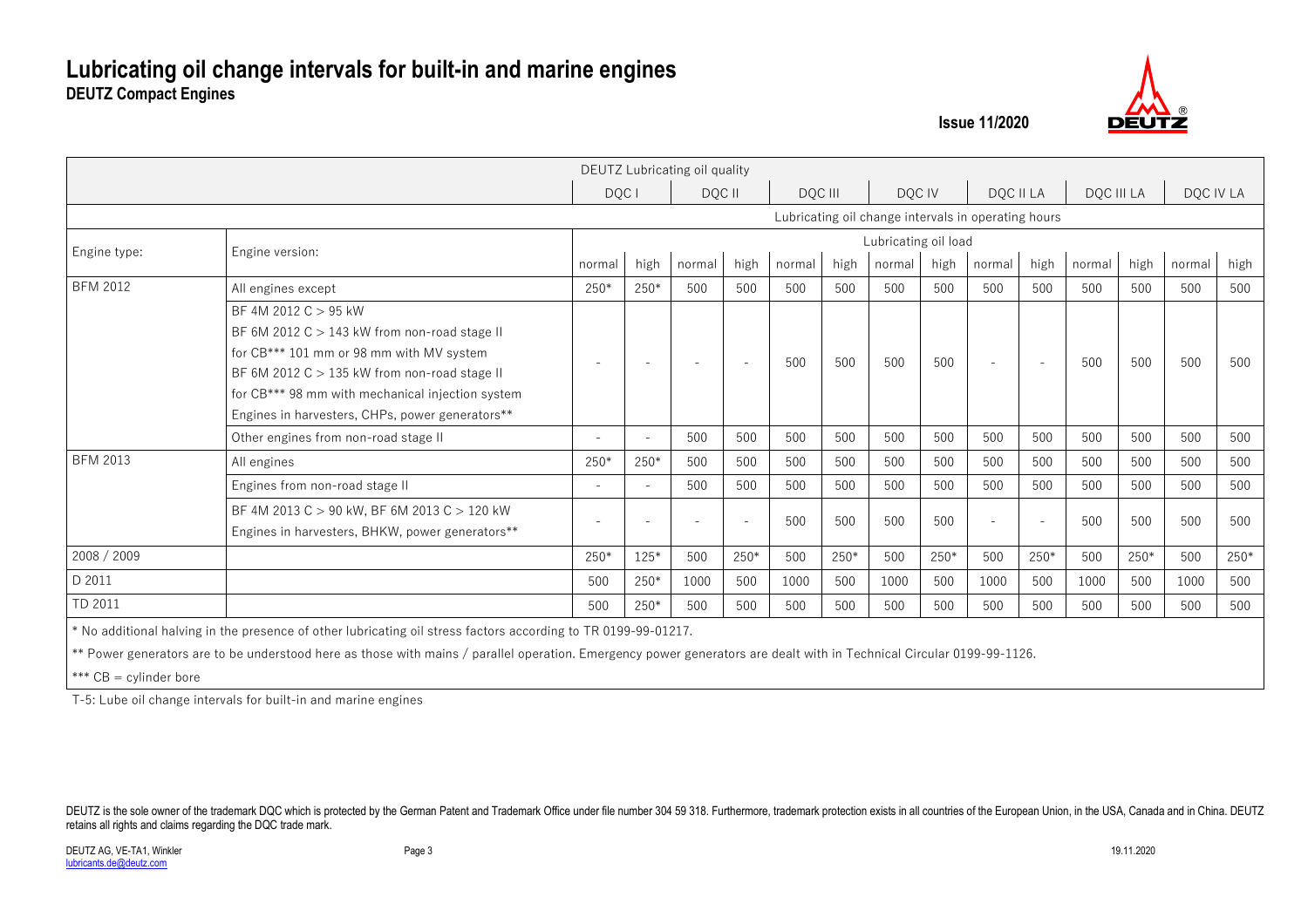

|                                           |                                                                                                                |                          |                          | DEUTZ Lubricating oil quality |                          |        |         |                                                     |        |                          |                          |        |            |           |      |
|-------------------------------------------|----------------------------------------------------------------------------------------------------------------|--------------------------|--------------------------|-------------------------------|--------------------------|--------|---------|-----------------------------------------------------|--------|--------------------------|--------------------------|--------|------------|-----------|------|
|                                           |                                                                                                                |                          | DQC I                    | DQC II                        |                          |        | DQC III |                                                     | DQC IV |                          | DQC II LA                |        | DQC III LA | DQC IV LA |      |
|                                           |                                                                                                                |                          |                          |                               |                          |        |         | Lubricating oil change intervals in operating hours |        |                          |                          |        |            |           |      |
| Engine type:                              | Engine version:                                                                                                |                          |                          |                               |                          |        |         | Lubricating oil load                                |        |                          |                          |        |            |           |      |
|                                           |                                                                                                                | normal                   | high                     | normal                        | high                     | normal | high    | normal                                              | high   | normal                   | high                     | normal | high       | normal    | high |
| TD/w 2011                                 |                                                                                                                |                          |                          |                               |                          |        |         |                                                     |        |                          |                          |        |            |           |      |
| TD/i 2011                                 |                                                                                                                | 250*                     | $125*$                   | 500                           | 250*                     | 500    | 250*    | 500                                                 | 250*   | 500                      | 250*                     | 500    | 250*       | 500       | 250* |
| TCD/w 2011                                |                                                                                                                |                          |                          |                               |                          |        |         |                                                     |        |                          |                          |        |            |           |      |
| <b>TCD 2012 2V</b>                        | OCV** open                                                                                                     | $\sim$                   | $\overline{\phantom{a}}$ | 500                           | 500                      | 500    | 500     | 500                                                 | 500    | 500                      | 500                      | 500    | 500        | 500       | 500  |
|                                           | OCV** closed                                                                                                   | $\overline{\phantom{a}}$ |                          |                               |                          | 500    | 500     | 500                                                 | 500    |                          |                          | 500    | 500        | 500       | 500  |
| <b>TCD 2012 4V</b>                        | OCV** open, all engines except                                                                                 | $\overline{\phantom{a}}$ | $\sim$                   | 500                           | 500                      | 500    | 500     | 500                                                 | 500    | 500                      | 500                      | 500    | 500        | 500       | 500  |
|                                           | L04 P > 88 kW                                                                                                  |                          |                          |                               |                          |        |         |                                                     |        |                          |                          |        |            |           |      |
|                                           | L04 P > 132 kW                                                                                                 | $\overline{\phantom{a}}$ | $\overline{\phantom{a}}$ | $\sim$                        | $\overline{\phantom{a}}$ | 500    | 500     | 500                                                 | 500    | $\sim$                   | $\overline{\phantom{a}}$ | 500    | 500        | 500       | 500  |
|                                           | OCV** closed                                                                                                   |                          |                          |                               |                          |        |         |                                                     |        |                          |                          |        |            |           |      |
| Natural Fuel Engine<br>TCD 2012 L06 2V/4V | Using rapeseed oil according to DIN 51605                                                                      |                          |                          | 250*                          |                          | 250*   |         | 250*                                                |        | 250*                     |                          |        | 250*       | $250*$    |      |
| <b>TCD 2013 2V</b>                        | OCV** open                                                                                                     | $\equiv$                 | $\overline{\phantom{a}}$ | 500                           | 500                      | 500    | 500     | 500                                                 | 500    | 500                      | 500                      | 500    | 500        | 500       | 500  |
|                                           | OCV** closed                                                                                                   | $\equiv$                 | $\equiv$                 | $\sim$                        | $\overline{a}$           | 500    | 500     | 500                                                 | 500    | $\sim$                   | $\overline{a}$           | 500    | 500        | 500       | 500  |
| TCD 2013 4V                               | OCV** open / closed                                                                                            | $\overline{\phantom{a}}$ |                          |                               |                          | 500    | 500     | 500                                                 | 500    |                          |                          | 500    | 500        | 500       | 500  |
| <b>TCD 2015</b>                           | OCV** closed                                                                                                   | $\overline{\phantom{a}}$ | $\overline{\phantom{a}}$ |                               |                          | 500    | 250*    | 500                                                 | 250*   | $\overline{\phantom{a}}$ |                          | 500    | 250*       | 500       | 250* |
|                                           | * No additional halving in the presence of other lubricating oil stress factors according to TR 0199-99-01217. |                          |                          |                               |                          |        |         |                                                     |        |                          |                          |        |            |           |      |

\*\* OCV = open crankcase ventilation

T-6: Lube oil change intervals for built-in and marine engines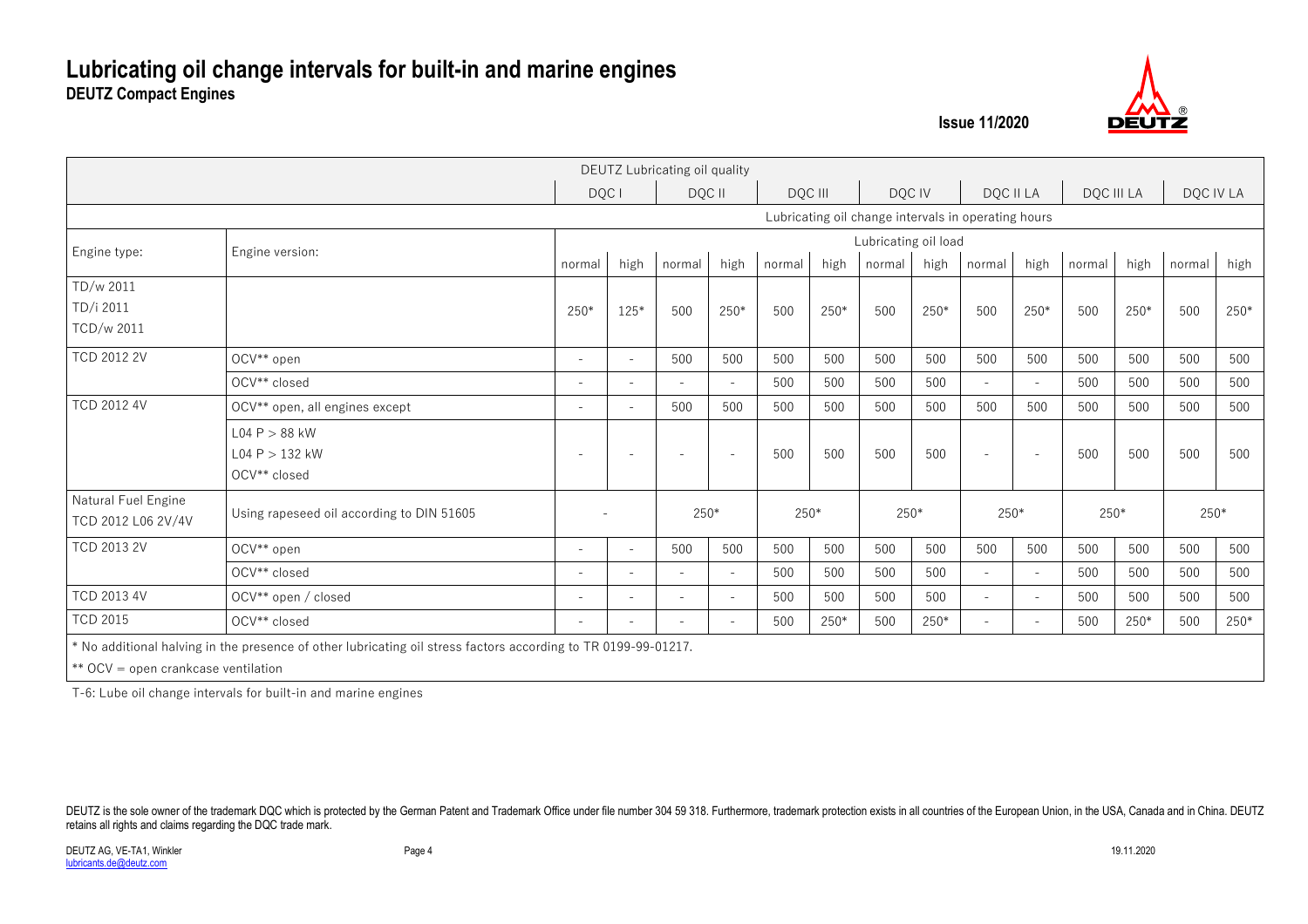

|                                    |                                                                                                                                | DEUTZ Lubricating oil quality |                          |         |                                        |                          |            |           |
|------------------------------------|--------------------------------------------------------------------------------------------------------------------------------|-------------------------------|--------------------------|---------|----------------------------------------|--------------------------|------------|-----------|
|                                    |                                                                                                                                | DQC I                         | DQC II                   | DQC III | DQC IV                                 | DQC II LA                | DQC III LA | DQC IV LA |
| Engine type:                       | Engine version:                                                                                                                |                               |                          |         | Lubricating oil change intervals in km |                          |            |           |
| TD/D 226<br>BFL 413/513/           | Suction engines                                                                                                                | 15000                         | 15000                    | 20000   | 20000                                  | 15000                    | 20000      | 20000     |
| 912/913/914                        | Turbocharged engines                                                                                                           | 10000                         | 15000                    | 20000   | 20000                                  | 15000                    | 20000      | 20000     |
| <b>BFM 1012</b>                    | Euro I                                                                                                                         | 10000                         | 15000                    | 20000   | 20000                                  | 15000                    | 20000      | 20000     |
| <b>BFM 1013</b>                    | Euro II and Euro III except                                                                                                    |                               | 15000                    | 20000   | 20000                                  | 15000                    | 20000      | 20000     |
| <b>BFM 2012</b>                    | BF 4M 1013 FC, Euro II, $\leq$ 14 I lubricating oil content (first filling)                                                    | $\sim$                        | $\sim$                   | 10000   | 10000                                  | $\sim$                   | 10000      | 10000     |
| <b>BFM 2013</b>                    | BF 4M 1013 FC, Euro II, $> 14$ I lubricating oil capacity (first filling)<br>BF 4M 1013 FC, Euro III                           | $\overline{a}$                |                          | 20000   | 20000                                  | $\sim$                   | 20000      | 20000     |
|                                    | BF 6M 1013 FC, Euro II, $\leq$ 19 I lubricating oil content (first filling)<br>OCV* open                                       | $\equiv$                      | 10000                    | 10000   | 10000                                  | 10000                    | 10000      | 10000     |
| <b>BFM 1013</b>                    | BF 6M 1013 FC, Euro II, > 19   lubricating oil capacity (first filling),<br>OCV* open<br>BF 6M 1013 FC, Euro III, OCV* open    | $\overline{\phantom{a}}$      | 20000                    | 20000   | 20000                                  | 20000                    | 20000      | 20000     |
|                                    | BF 6M 1013 FC, Euro II, $\leq$ 19   lubricating oil content (first filling)<br>OCV* closed                                     | $\overline{\phantom{a}}$      |                          | 10000   | 10000                                  |                          | 10000      | 10000     |
|                                    | BF 6M 1013 FC, Euro II, > 19 I lubricating oil content (first filling),<br>OCV* closed<br>BF 6M 1013 FC, Euro III, OCV* closed | $\overline{\phantom{a}}$      | $\overline{\phantom{a}}$ | 20000   | 20000                                  | $\overline{\phantom{a}}$ | 20000      | 20000     |
| * OCV = open crankcase ventilation |                                                                                                                                |                               |                          |         |                                        |                          |            |           |

T-7: Lubricating oil change intervals for vehicle engines (average driving speed 25 km/h)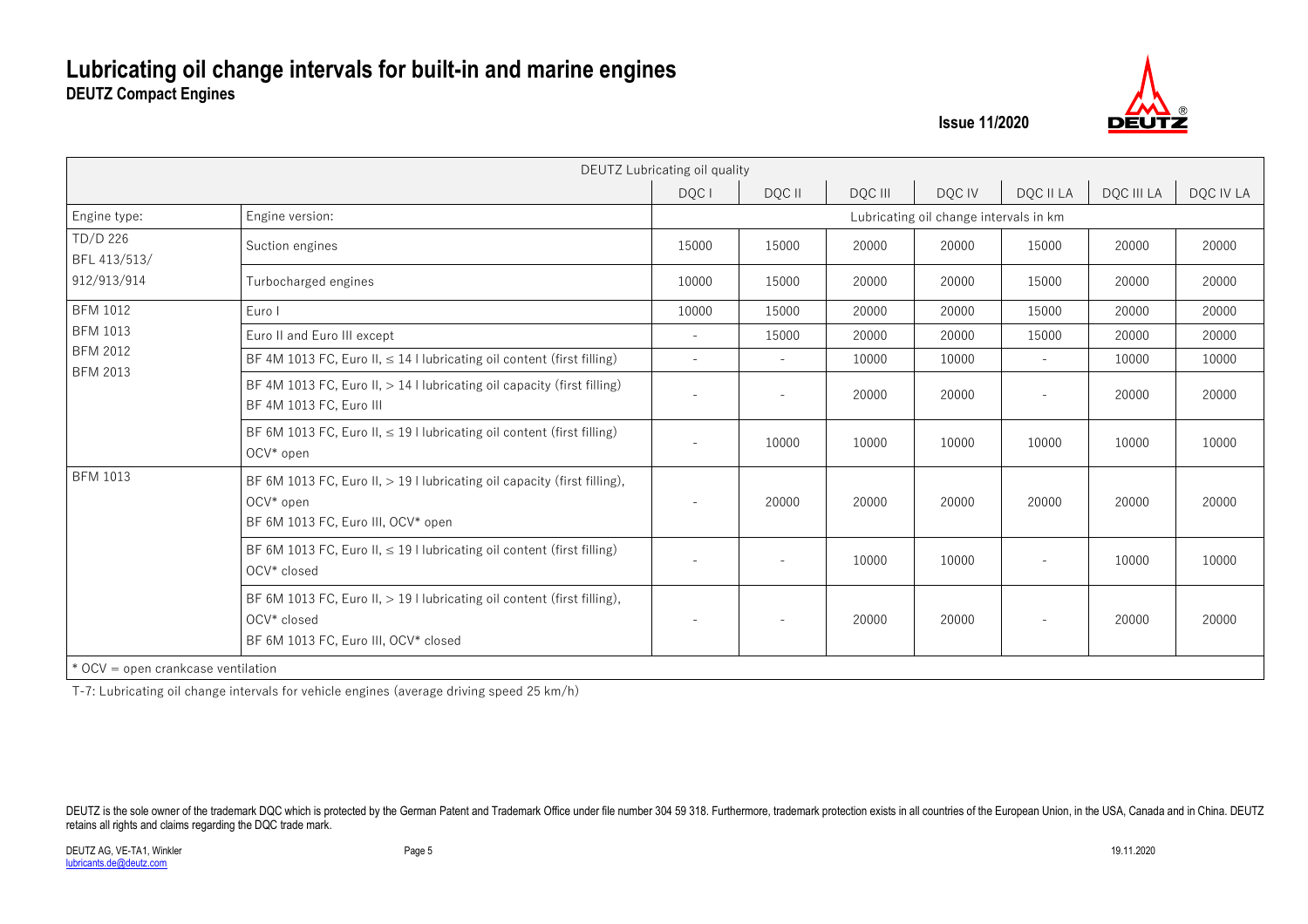

|                        |                                                                                                                                                                                             | DEUTZ Lubricating oil quality |                                        |         |        |                          |            |           |  |  |  |  |  |  |
|------------------------|---------------------------------------------------------------------------------------------------------------------------------------------------------------------------------------------|-------------------------------|----------------------------------------|---------|--------|--------------------------|------------|-----------|--|--|--|--|--|--|
|                        |                                                                                                                                                                                             | DQC I                         | DQC II                                 | DQC III | DQC IV | DQC II LA                | DQC III LA | DQC IV LA |  |  |  |  |  |  |
| Engine type:           | Engine version:                                                                                                                                                                             |                               | Lubricating oil change intervals in km |         |        |                          |            |           |  |  |  |  |  |  |
| <b>BFM 2012 C</b>      | BF 4M 2012 C > 95 kW from Euro II<br>BF 6M 2012 C > 143 kW<br>for CB* 101 mm or 98 mm with magnetic valve system<br>BF 6M 2012 C > 135 kW<br>for CB* 98 mm with mechanical injection system |                               |                                        | 20000   | 20000  |                          | 20000      | 20000     |  |  |  |  |  |  |
| <b>BFM 2013 C</b>      | BF 4M 2013 C > 90 kW<br>BF 6M 2013 C >120 kW                                                                                                                                                |                               |                                        | 20000   | 20000  |                          | 20000      | 20000     |  |  |  |  |  |  |
| <b>BFM 1015</b>        | Euro I except                                                                                                                                                                               | $\overline{\phantom{a}}$      | 15000                                  | 20000   | 20000  | 15000                    | 20000      | 20000     |  |  |  |  |  |  |
|                        | BFM 1015 CP Euro II                                                                                                                                                                         | $\overline{\phantom{a}}$      | $\overline{\phantom{a}}$               | 20000   | 20000  | $\overline{\phantom{a}}$ | 20000      | 20000     |  |  |  |  |  |  |
| <b>TCD 2013 4V</b>     | TCD 2013 L04 4V urban traffic                                                                                                                                                               | $\overline{\phantom{0}}$      | 25000                                  | 45000   | 45000  | 25000                    | 45000      | 45000     |  |  |  |  |  |  |
|                        | TCD 2013 L06 4V urban traffic                                                                                                                                                               | $\qquad \qquad -$             | 30000                                  | 50000   | 50000  | 30000                    | 50000      | 50000     |  |  |  |  |  |  |
|                        | TCD 2013 L06 4V city bus                                                                                                                                                                    | $\overline{\phantom{a}}$      | 15000                                  | 20000   | 20000  | 15000                    | 20000      | 20000     |  |  |  |  |  |  |
| <b>TCD 2015</b>        | $\equiv$                                                                                                                                                                                    | $\qquad \qquad -$             | $\overline{\phantom{a}}$               | 20000   | 20000  | $\sim$                   | 20000      | 20000     |  |  |  |  |  |  |
| $*$ CB = cylinder bore |                                                                                                                                                                                             |                               |                                        |         |        |                          |            |           |  |  |  |  |  |  |

T-8: Lubricating oil change intervals for vehicle engines (average driving speed 25 km/h)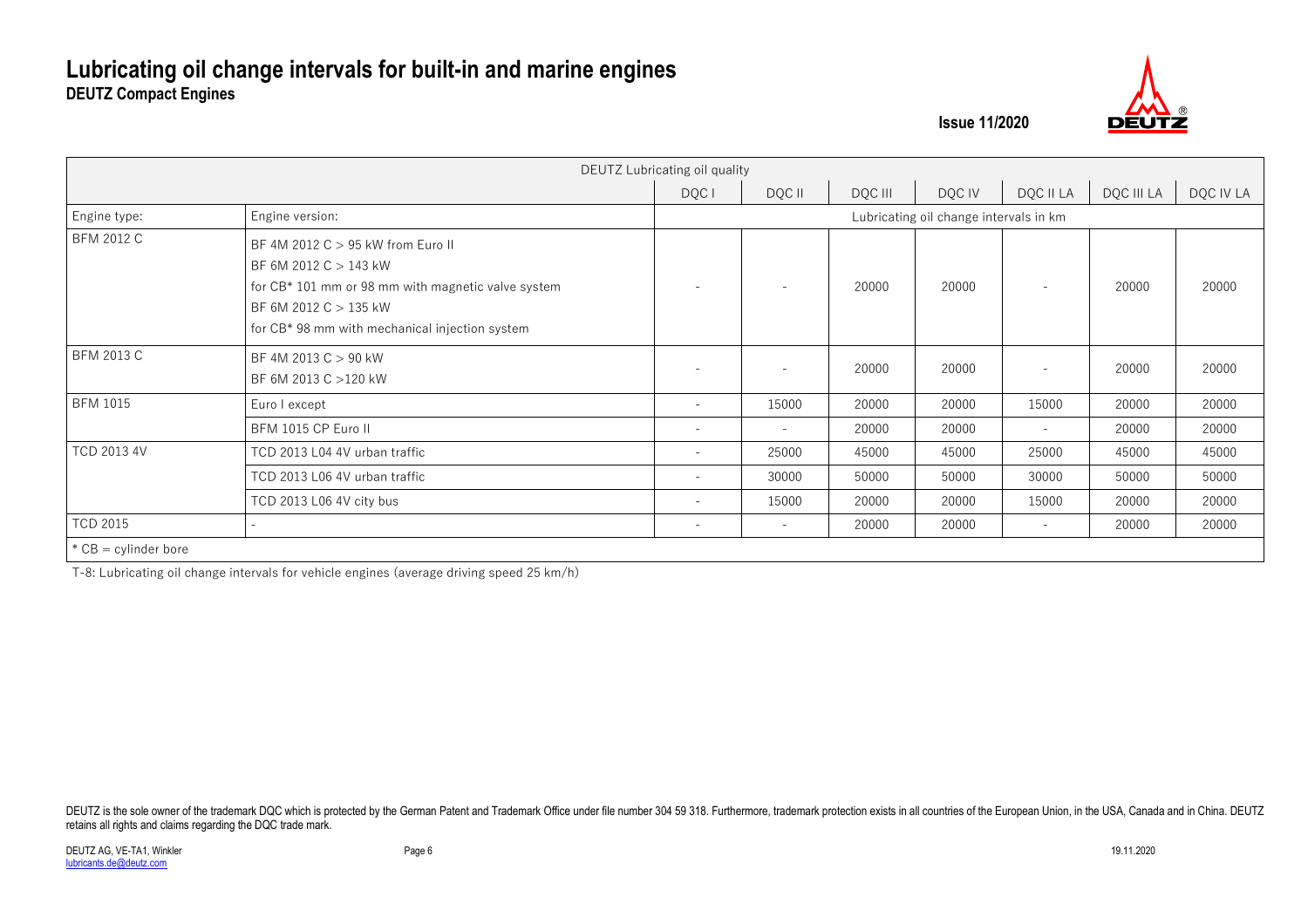

|                                    |                                                                                                                                | DEUTZ Lubricating oil quality |        |         |                                        |                          |            |           |
|------------------------------------|--------------------------------------------------------------------------------------------------------------------------------|-------------------------------|--------|---------|----------------------------------------|--------------------------|------------|-----------|
|                                    |                                                                                                                                | DQC I                         | DQC II | DQC III | DQC IV                                 | DQC II LA                | DQC III LA | DQC IV LA |
| Engine type:                       | Engine version:                                                                                                                |                               |        |         | Lubricating oil change intervals in km |                          |            |           |
| TD/D 226<br>BFL 413/513/           | Suction engines                                                                                                                | 20000                         | 20000  | 30000   | 30000                                  | 20000                    | 30000      | 30000     |
| 912/913/914                        | Turbocharged engines                                                                                                           | 15000                         | 20000  | 30000   | 30000                                  | 20000                    | 30000      | 30000     |
| <b>BFM 1013</b>                    | Euro I                                                                                                                         | 15000                         | 20000  | 30000   | 30000                                  | 20000                    | 30000      | 30000     |
|                                    | Euro II and Euro III except:                                                                                                   | $\equiv$                      | 20000  | 30000   | 30000                                  | 20000                    | 30000      | 30000     |
|                                    | BF 4M 1013 FC Euro II, $\leq$ 14 I lubricating oil content (first filling)                                                     | $\blacksquare$                | $\sim$ | 15000   | 15000                                  | $\overline{\phantom{a}}$ | 15000      | 15000     |
|                                    | BF 4M 1013 FC Euro II, $> 14$ I lubricating oil capacity (first filling)<br>BF 4M 1013 FC Euro III                             | $\equiv$                      |        | 30000   | 30000                                  |                          | 30000      | 30000     |
|                                    | BF 6M 1013 FC Euro II, $\leq$ 19 I lubricating oil content (first filling)<br>OCV* open                                        | $\equiv$                      | 15000  | 15000   | 15000                                  | 15000                    | 15000      | 15000     |
|                                    | BF 6M 1013 FC Euro II, $>$ 19 I lubricating oil capacity (first filling)<br>OCV* open<br>BF 6M 1013 FC Euro III OCV* open      | $\overline{\phantom{a}}$      | 30000  | 30000   | 30000                                  | 30000                    | 30000      | 30000     |
|                                    | BF 6M 1013 FC Euro II, $\leq$ 19 I lubricating oil content (first filling)<br>OCV* closed                                      | $\equiv$                      |        | 15000   | 15000                                  | $\overline{\phantom{a}}$ | 15000      | 15000     |
|                                    | BF 6M 1013 FC Euro II, $> 19$ I lubricating oil capacity (first filling)<br>OCV* closed<br>BF 6M 1013 FC Euro III, OCV* closed | $\overline{\phantom{a}}$      |        | 30000   | 30000                                  | $\overline{\phantom{a}}$ | 30000      | 30000     |
| * OCV = open crankcase ventilation |                                                                                                                                |                               |        |         |                                        |                          |            |           |

T-9: Lubricating oil change intervals for vehicle engines (average driving speed 40 km/h)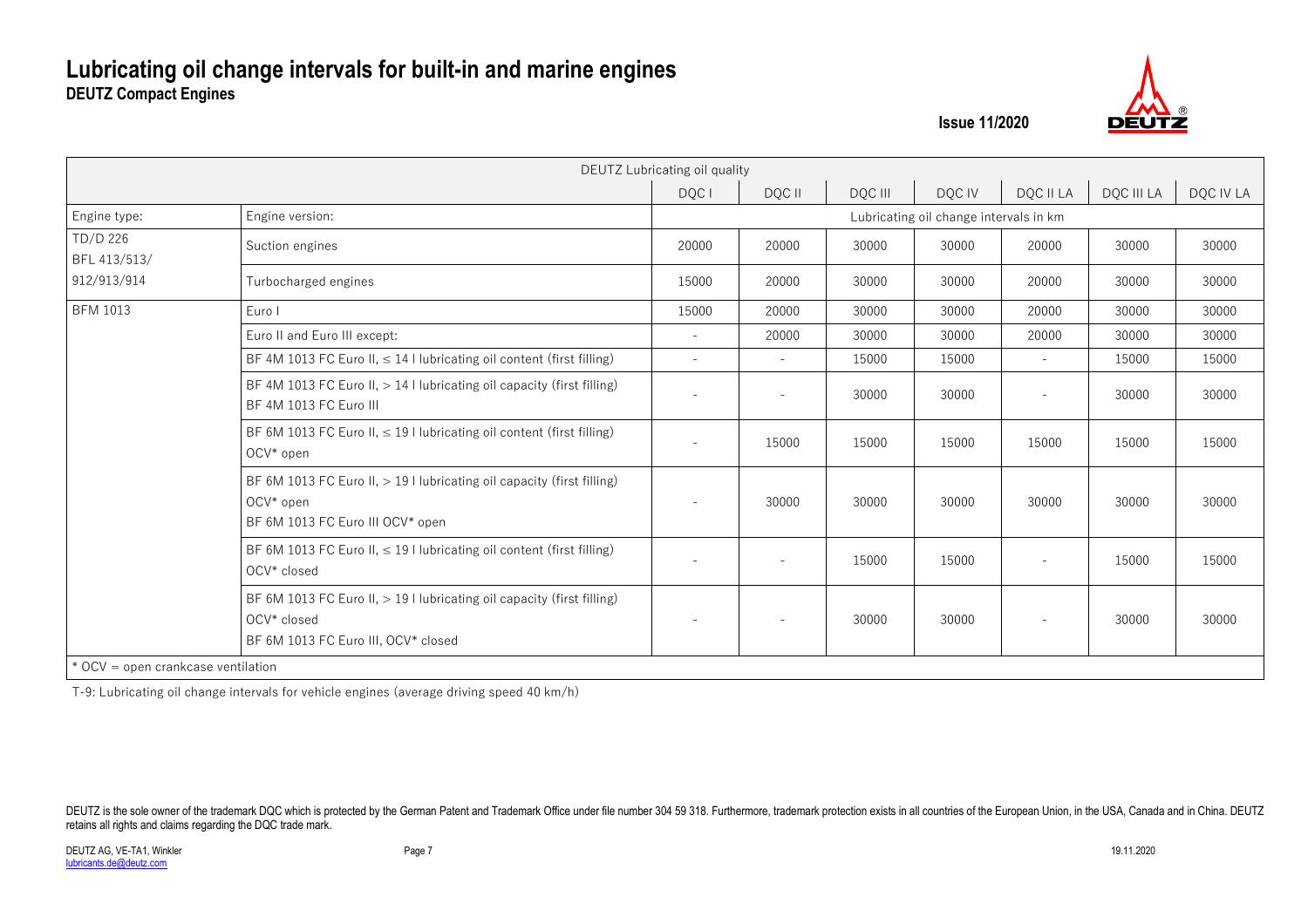

|                        |                                                                                                                                                                                                  | DEUTZ Lubricating oil quality |                          |         |                                        |                          |            |           |
|------------------------|--------------------------------------------------------------------------------------------------------------------------------------------------------------------------------------------------|-------------------------------|--------------------------|---------|----------------------------------------|--------------------------|------------|-----------|
|                        |                                                                                                                                                                                                  | DQC I                         | DQC II                   | DQC III | DQC IV                                 | DQC II LA                | DQC III LA | DQC IV LA |
| Engine type:           | Engine version:                                                                                                                                                                                  |                               |                          |         | Lubricating oil change intervals in km |                          |            |           |
| <b>BFM 2012 C</b>      | BF 4M 2012 C > 95 kW, from Euro II<br>BF 6M 2012 C $>$ 143 kW<br>for CB* 101 mm or 98 mm with magnetic valve system<br>BF 6M 2012 $C > 135$ kW<br>for CB* 98 mm with mechanical injection system | $\overline{\phantom{a}}$      |                          | 30000   | 30000                                  | $\overline{\phantom{a}}$ | 30000      | 30000     |
| <b>BFM 2013 C</b>      | BF 4M 2013 $C > 90$ kW<br>BF 6M 2013 C > 120 kW                                                                                                                                                  |                               |                          | 30000   | 30000                                  | ۰                        | 30000      | 30000     |
| <b>BFM 1015</b>        | Euro I except                                                                                                                                                                                    | $\overline{\phantom{a}}$      | 20000                    | 30000   | 30000                                  | 20000                    | 30000      | 30000     |
|                        | BFM 1015 CP Euro II                                                                                                                                                                              | $\overline{\phantom{a}}$      | $\overline{\phantom{0}}$ | 30000   | 30000                                  | $\overline{\phantom{a}}$ | 30000      | 30000     |
| <b>TCD 2013 4V</b>     | TCD 2013 L04 4V                                                                                                                                                                                  | $\overline{\phantom{m}}$      | 40000                    | 60000   | 60000                                  | 40000                    | 60000      | 60000     |
|                        | TCD 2013 L06 4V                                                                                                                                                                                  | $\overline{\phantom{a}}$      | 50000                    | 70000   | 70000                                  | 50000                    | 70000      | 70000     |
|                        | TCD 2013 L06 4V Regional bus                                                                                                                                                                     | $\overline{\phantom{0}}$      | 20000                    | 30000   | 30000                                  | 20000                    | 30000      | 30000     |
| <b>TCD 2015</b>        |                                                                                                                                                                                                  | $\overline{\phantom{m}}$      |                          | 30000   | 30000                                  | $\overline{\phantom{a}}$ | 30000      | 30000     |
| $*$ CB = cylinder bore |                                                                                                                                                                                                  |                               |                          |         |                                        |                          |            |           |

T-10: Lubricating oil change intervals for vehicle engines (average driving speed 40 km/h)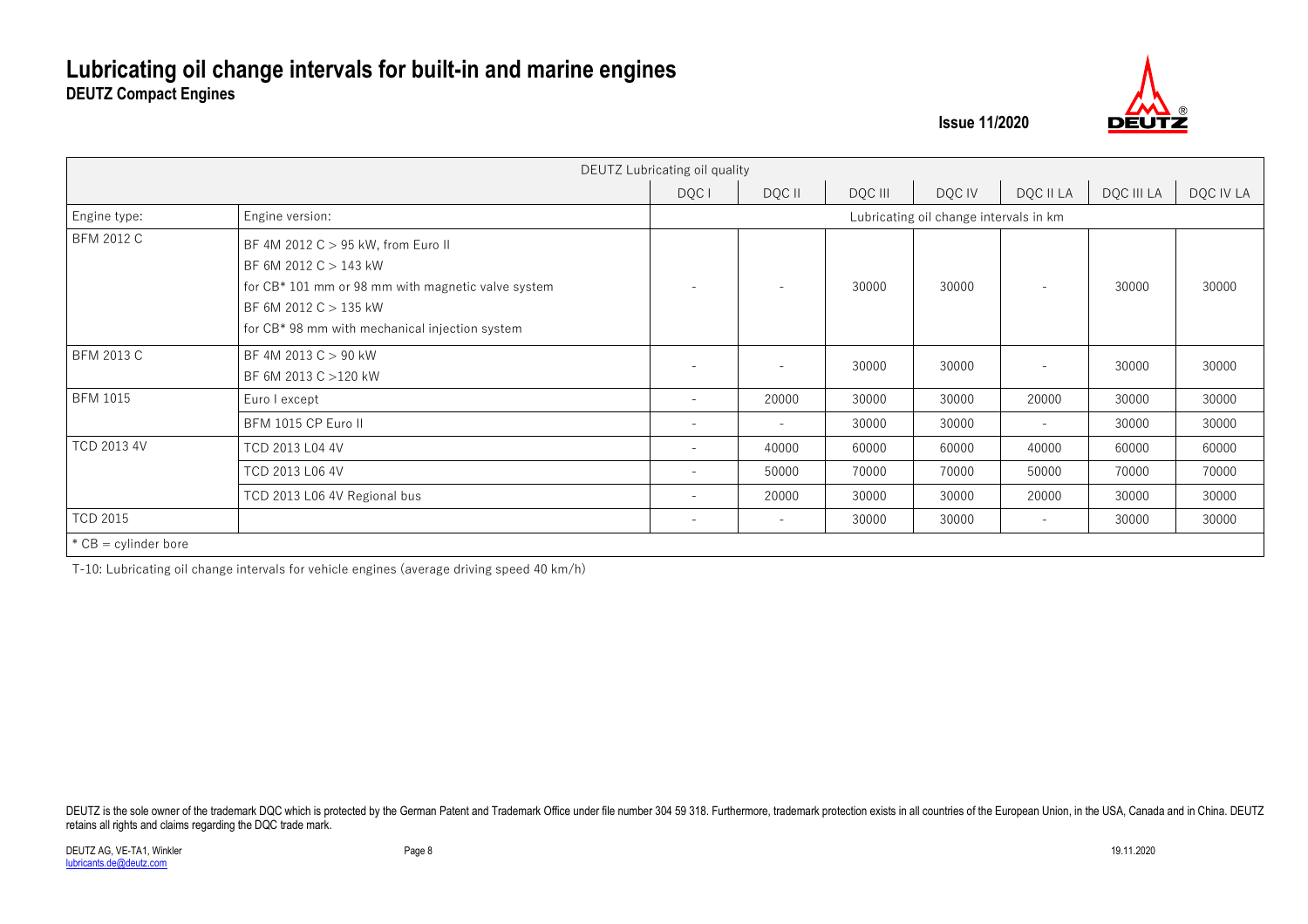

|                                    |                                                                                                                                                                                                                                   | DEUTZ Lubricating oil quality |        |         |                                        |                          |            |           |
|------------------------------------|-----------------------------------------------------------------------------------------------------------------------------------------------------------------------------------------------------------------------------------|-------------------------------|--------|---------|----------------------------------------|--------------------------|------------|-----------|
|                                    |                                                                                                                                                                                                                                   | DQC I                         | DQC II | DQC III | DQC IV                                 | DQC II LA                | DQC III LA | DQC IV LA |
| Engine type:                       | Engine version:                                                                                                                                                                                                                   |                               |        |         | Lubricating oil change intervals in km |                          |            |           |
| TD/D 226<br>BFL 413/513/           | Suction engines                                                                                                                                                                                                                   | 30000                         | 30000  | 40000   | 40000                                  | 30000                    | 40000      | 40000     |
| 912/913/914                        | Turbocharged engines                                                                                                                                                                                                              | 20000                         | 30000  | 40000   | 40000                                  | 30000                    | 40000      | 40000     |
| <b>BFM 1013</b>                    | Euro I                                                                                                                                                                                                                            | 20000                         | 30000  | 40000   | 40000                                  | 30000                    | 40000      | 40000     |
|                                    | Euro II and Euro III except                                                                                                                                                                                                       | $\equiv$                      | 30000  | 40000   | 40000                                  | 30000                    | 40000      | 40000     |
|                                    | BF 4M 1013 FC Euro II, $\leq$ 14 I lubricating oil content (first filling)                                                                                                                                                        | $\overline{a}$                | $\sim$ | 20000   | 20000                                  | $\sim$                   | 20000      | 20000     |
|                                    | BF 4M 1013 FC Euro II, $> 14$ I lubricating oil capacity (first filling)<br>BF 4M 1013 FC Euro III<br>BF 6M 1013 FC Euro II, > 19 I lubricating oil capacity (first filling)<br>OCV* closed<br>BF6M 1013 FC Euro III, OCV* closed |                               |        | 40000   | 40000                                  |                          | 40000      | 40000     |
|                                    | BF 6M 1013 FC Euro II, $\leq$ 19 I lubricating oil content (first filling)<br>OCV* open                                                                                                                                           | $\sim$                        | 20000  | 20000   | 20000                                  | 20000                    | 20000      | 20000     |
|                                    | BF 6M 1013 FC Euro II, $>$ 19 I lubricating oil capacity (first filling)<br>OCV* open<br>BF 6M 1013 FC Euro III OCV* open                                                                                                         | $\overline{\phantom{m}}$      | 40000  | 40000   | 40000                                  | 40000                    | 40000      | 40000     |
|                                    | BF 6M 1013 FC Euro II, $\leq$ 19 I lubricating oil content (first filling)<br>OCV* closed                                                                                                                                         | $\overline{\phantom{a}}$      |        | 20000   | 20000                                  | $\overline{\phantom{a}}$ | 20000      | 20000     |
| * OCV = open crankcase ventilation |                                                                                                                                                                                                                                   |                               |        |         |                                        |                          |            |           |

T-11: Lubricating oil change intervals for vehicle engines (average driving speed 60 km/h)